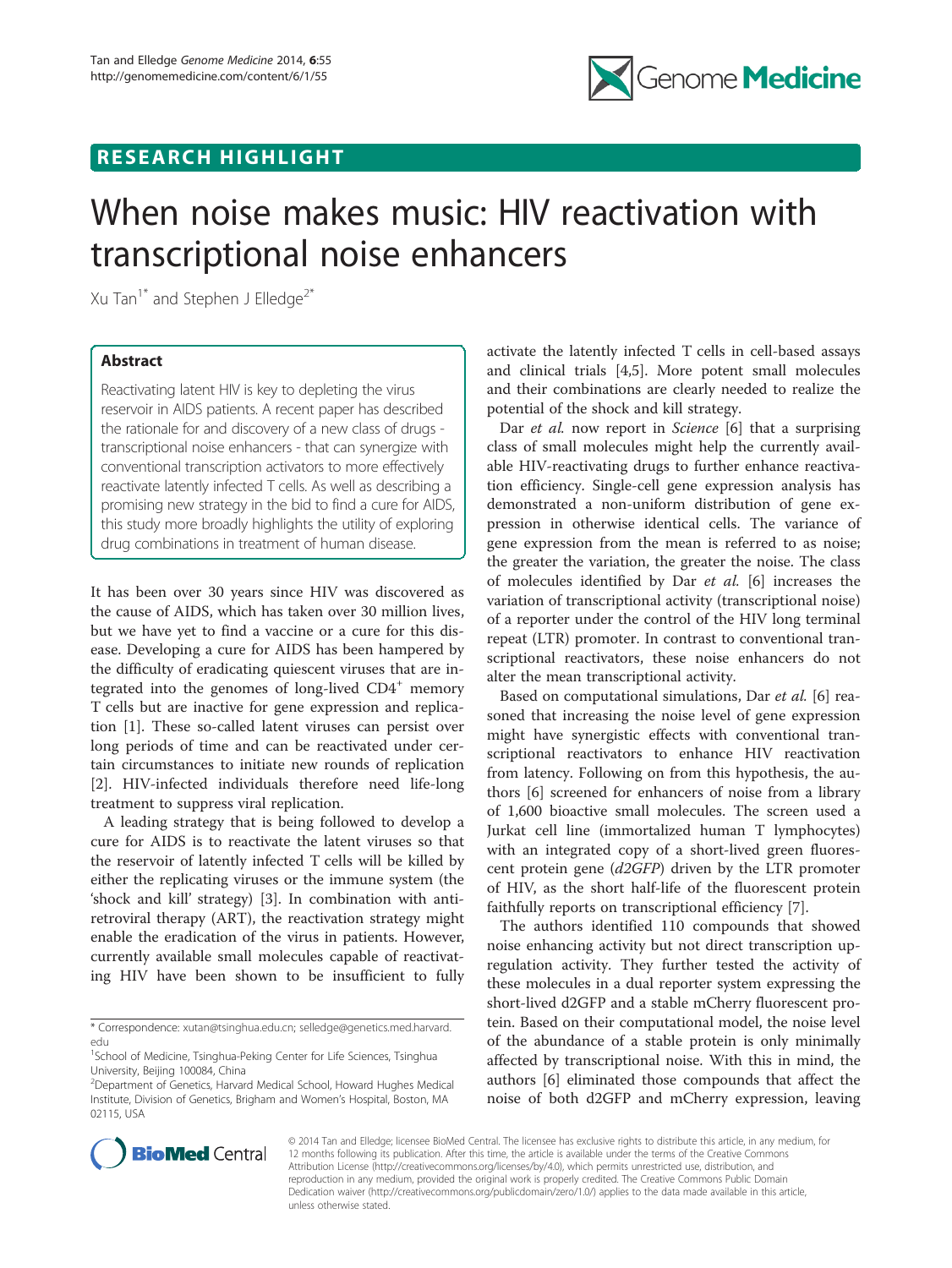<span id="page-1-0"></span>85 compounds for further analysis. By monitoring single cells with a broad spectrum of integration sites, they confirmed that these compounds increase transcriptional noise regardless of integration site. This is important because the ability to affect the noise at all expression levels means that potentially latent HIV integrants in many genomic locations and with different basal levels of expression may all be responsive to these compounds.

Remarkably, the authors [\[6](#page-2-0)] found that the majority of the 85 compounds demonstrated synergistic reactivation activities with molecules that have conventionally been used as transcriptional activators of latent HIV (tumor necrosis factor (TNF), prostratin or phorbol esters such as PMA) in three latently infected cell lines and in primary T cells. Just as the authors' theory predicted [\[6](#page-2-0)], the degree of synergy for a given compound shows a strong correlation with the magnitude of noise enhancement, suggesting that the synergy indeed stems from the noise enhancing activity. In the other direction, a noise suppressor was also tested in combination with TNF and shown to antagonize the reactivation activity of TNF.

Notably, the cytotoxicity of the combinations of noise enhancers and transcriptional activators is significantly lower than that of a leading combination of transcriptional activators (SAHA plus prostratin) with a similar degree of reactivation efficiency. This suggests an improved therapeutic window of the noise enhancer/transcription activator combinations. HIV reactivation might be particularly well-suited as a target for this strategy because the goal is the activation of a forward-feeding transcriptional loop that involves the viral Tat protein and the TAR RNA. Increasing the noise increases the frequency with which a cell might surpass the threshold needed to flip the Tat-TAR circuit on, which then maintains itself.

What is the mechanism of noise enhancement? The authors report that many known chromosome remodelers, such as histone deacetylase inhibitors, DNA methylation inhibitors and bromodomain inhibitors, can increase transcriptional noise. This property could be explained by their ability to make the chromosome contexts more accessible to the transcriptional machinery. The top candidates from the screen, however, have diverse known functions that include microtubule inhibitors, an anti-inflammatory agent, an estrogen receptor ligand and a DNA/RNA synthesis inhibitor. It is not obvious how such an array of compounds can each work specifically to increase the transcriptional noise of HIV. Plausible explanations include off-target effects of these compounds or that there are many regulatory pathways that can modulate HIV transcription. Three cell cycle inhibitors, including two microtubule depolymerization inhibitors and a DNA/RNA synthesis inhibitor, are among the top 10 hits, which seems to suggest that cell cycle

inhibition might have a role in the noise enhancement. Further studies are needed to elucidate the mechanisms of action of these noise enhancing compounds, which will shed light on how transcription noise is controlled in general.

In this study, Dar et al. [[6\]](#page-2-0) developed a novel approach to screen for synergistic HIV reactivating drug combinations. This approach - noise enhancement - may have broader implications for drug discovery targeting other diseases. This work also highlights the power and necessity of systematically searching for drug combinations rather than combining drugs with the desired activity individually. This is clearly demonstrated by the fact that most of the noise enhancers have no effect on reactivation individually so they would have been missed by conventional single drug screenings. Complete HIV reactivation is a tall order unlikely to be achieved by a single agent. Neither the current leading cocktails nor the noise enhancer plus transcriptional activator combinations developed in this study can fully reactivate the latently infected cells in vitro. It might be even more difficult to reactivate latent virus *in vivo* given that certain tissues harboring latent virus, such as the central nervous system and gut-associated lymphoid tissue, are difficult to penetrate with drugs [4]. Drug combinations with new activities and innovative drug delivery methods will likely be needed to accomplish this task.

Importantly, mere screening for reactivation might be insufficient as the ultimate goal is to kill the reactivated cells. An ideal drug cocktail would be able to reactivate and promote the death of the reactivated cells. Recent new methods of high throughput screening [[8\]](#page-2-0) and immunotherapy [\[9,10](#page-2-0)] might be helpful to achieve this lofty goal. This eye-opening approach developed by Dar et al. [[6\]](#page-2-0) reminds us to keep an open mind to all possibilities in the search to end the AIDS pandemic.

The authors declare that they have no competing interests.

### Published online: 29 July 2014

- 1. Richman DD, Margolis DM, Delaney M, Greene WC, Hazuda D, Pomerantz RJ: The challenge of finding a cure for HIV infection. Science 2009, 323:1304–1307.
- 2. Siliciano JD, Kajdas J, Finzi D, Quinn TC, Chadwick K, Margolick JB, Kovacs C, Gange SJ, Siliciano RF: Long-term follow-up studies confirm the stability of the latent reservoir for HIV-1 in resting CD4+ T cells. Nat Med 2003, 9:727–728.
- 3. Deeks SG: HIV: shock and kill. Nature 2012, 487:439–440.
- 4. Ruelas DS, Greene WC: An integrated overview of HIV-1 latency. Cell 2013, 155:519–529.
- 5. Archin NM, Liberty AL, Kashuba AD, Choudhary SK, Kuruc JD, Crooks AM, Parker DC, Anderson EM, Kearney MF, Strain MC, Richman DD, Hudgens MG, Bosch RJ, Coffin JM, Eron JJ, Hazuda DJ, Margolis DM: Administration of vorinostat disrupts HIV-1 latency in patients on antiretroviral therapy. Nature 2012, 487:482–485.